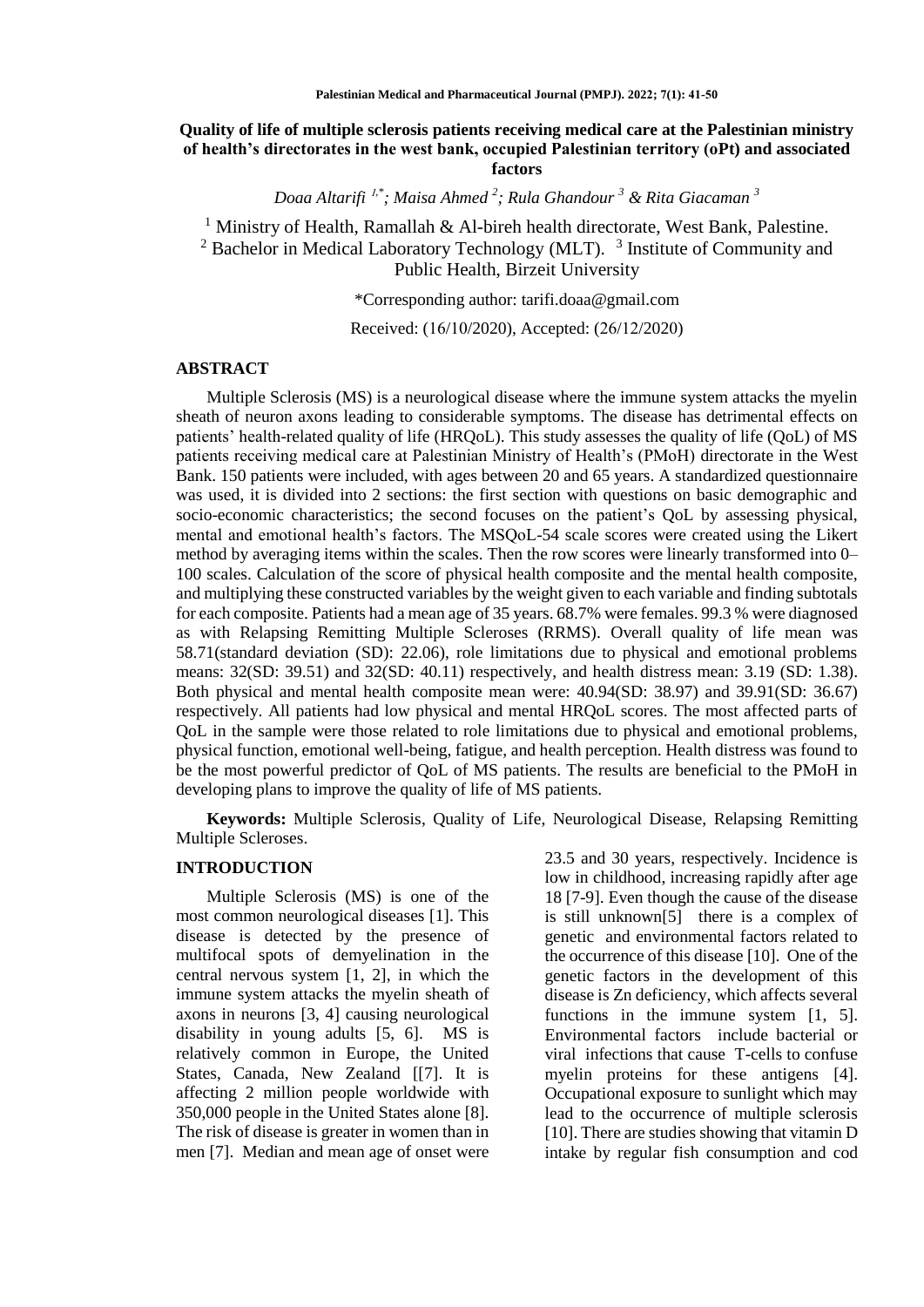#### **42 ـــــــــــــــــــــــــــــــــــــــــــــــــــــــــــــــــــــــــــــــــــــــــــ" Quality of Life of Multiple Sclerosis Patients Receiving Medical Care at the ……"**

liver oil has a positive impact on the prevention of this disease progression, this has been observed in a recent Norwegian casecontrol study. [11]. However, there are no prospective studies confirming that vitamin D deficiency is a risk factor for multiple sclerosis [12]. There is also an association between smoking and MS, where the relationship is dose-response, in which an increased frequency of smoking will increase the progression of MS in both males and females [13, 14]. MS is generally divided into three clinical subtypes; 1- Relapsing-Remitting Multiple Sclerosis (RRMS), periods of neurological dysfunction followed by complete or incomplete remission, 2- Secondary Progressive (SPMS) (uninterrupted progression), 3- Primary Progressive (PPMS), as MS can begin in some of the patients with a progressive disease course [2, 5]. The diagnosis of this disease is based on clinical findings and Magnetic Resonance Imaging (MRI). There are some considerable symptoms across multiple sclerosis patients, including loss of function or feeling in the limbs , loss of bowel or bladder control , sexual dysfunction , fatigue, blindness due to optic neuritis, double vision, loss of balance, pain, loss of cognitive functioning, and emotional changes [4]. The first sign of the onset of the disease is urinary disorder, which has been found to occur in 2% to 10% of multiple sclerosis patients [15].

MS disorder was found to have detrimental effects on patients' health-related quality of life (HRQoL) [16]. Globally, The World Health Organization (WHO), has defined quality of life (QOL) as: "the individual's perception of his/her position in life in the context of the culture, the value systems in which he/she lives, and in relation to his/her goals, expectations, standards and concerns [17]. According to several studies and by comparing with other chronic medical illnesses, the quality of life includes several domains: physical, social, and emotional aspects to determine the patient's satisfaction level with life [16]. It is worth to mention that a proper assessment of (HRQoL) can only be assessed by the patients themselves, not by the physicians [18]. Researchers found many aspects to affect the quality of life through MS patients' lifespan. As it can be seen in MS

patients who have a shorter lifespan compared to matched age and sex individuals [19]. However, when MS patients become older, they may face different problems than younger individuals, which leads them to feel depressed affecting both the mental and physical domains of HRQoL, due to impaired motivation, interest, limited physical progress, limited social support, changes in relationships, and decreased accessibility to the environment. [19, 20]. Education and employment may decrease the chances of being mentally destroyed [19].

Moreover, damaging of different cells in the brain which causes fatigue, functional limitations that affect daily activities[17]. A study conducted in Germany, France, and the United Kingdom showed that QoL was significantly different among the control group and those who had MS disease, in which physical functions including; self-care, walking indoors, shopping, use of public transport, running, and lifting heavy objects, in addition to general wellbeing were 40%- 50% less than the control group. Moreover, psychological function and social role functions were 20% lower than in the control group [21]. Psychological symptoms experienced by MS patients were anxiety, depression, cognitive decline, irritability, and anger [16].

The importance of the treatment is to avoid temporary disability due to relapses, delay disease progression of multiple sclerosis, and to avoid permanent disability [22], for that treating patients with early diagnosis was considered more beneficial to the patients and society [22].

Assessing the quality of life (QoL) among MS patients is still essential, as it helps in measuring and monitoring challenging symptoms, treatments, side-effects [18], and encourages successful treatment by health care providers [23].A low awareness about MS complications is considered an important issue that may contribute to MS patients who live in the West Bank, suffering from this disease, thus, affecting their QoL. Therefore, it is necessary to focus on the main difficulties/challenges that MS patients face and suffer from, to relive their serious physical and psychological problems.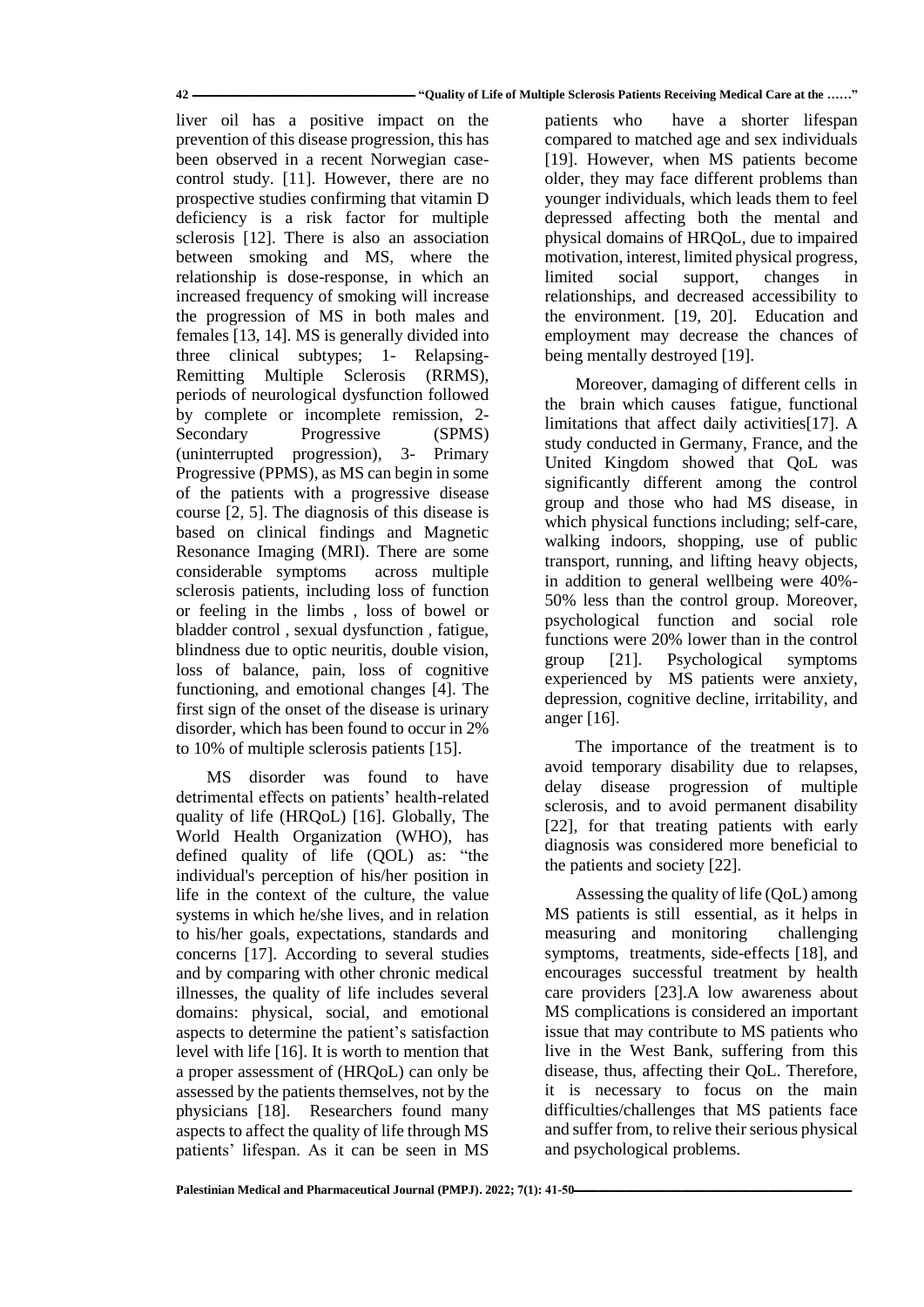Doaa Altarifi, et al.  $\overline{\phantom{a}}$  43

## **METHODS**

## *Research Question*

How is the quality of life of Multiple Sclerosis (MS) patients receiving medical care in the Palestinian Ministry of Health's (MOH) directorate in the West Bank and associated factors?

### *Sub-research questions*

- 1. What is the quality of life of a sample of MS Palestinian patients in the West Bank?
- 2. What are the factors associated with the quality of life of this sample of MS patients?

## *Study design*

This is a quantitative cross-sectional study covering all MS patients (200) receiving medical care at the MOH's directorate and living in the West Bank during the period between March to December in 2019.

# *Sampling*

We collected data from all districts (Jerusalem, Bethlehem, Hebron, Ramallah, Nablus, Salfeet, Qalqelya, Tubas, Jeneen, and Jericho). We then divided the district into 3 strata, north, middle, and south.

Pharmacists who work in (MoH) directorates distributed the questionnaires to the MS patients and helped when necessary.

The total population of MS patients receiving medications from the Ministry of Health (MoH) clinics in the West Bank was 200. Of those, 150 patients were willing to join this study at 75% of all patients. We obtained 43 cases from the North of the West Bank (28.7%) of all cases), 68 from the middle of the West Bank (45.3% of all cases), and 39 from the South West Bank (26%) of all cases). Inclusion criteria included patients diagnosed with MS diseased, that was confirmed by a neurologist, with the existence of clinical symptoms, and the indication of the presence of the lesion in the central nervous system, and received medication in (MoH) directorates [17]. Exclusion criteria MS patients who are not receiving medication from (MoH) clinics in the West Bank.

#### *Instrument*

The measurement instrument aimed to assess the quality of life and its associated factors among MS patients who are receiving medical care at the health centers of the MoH. A standardized questionnaire was used with minor modifications to suit the Palestinian context. "Multiple Sclerosis Quality of Life (MSQOL)-54 Instrument " [24]. It is an appropriate measuring tool for assessing health-related quality of life; in addition, patients' demographic characteristics were collected.

The self-administered questionnaire is divided into 2 sections: the first section encompasses a series of brief questions to ascertain basic demographic and socioeconomic characteristics, data related to age, sex, marital status, education level, income, employment, residence, the second section focuses on the patient's quality of life by assessing physical health, role limitation due to physical health problems, role limitations due to emotional problems, pain, emotional well- being, energy, health perception, social function, cognitive function, health distress, sexual function, change in health, satisfaction with sexual function, and overall quality of life. The Questions also included the date when multiple sclerosis was diagnosed, the availability of MS medications at the (MoH) directorate, and compliance to treatment.

## *Statistical analysis*

Univariate analyses were initially performed; using frequencies for categorical variables, mean and standard deviation for continuous variables. Bivariate analysis was used to identify significant demographic and socio-economic factors related to the dependent variable, chi-square (chi-2) for categorical variables and the Independent Ttest for continuous variables. SPSS V.22 was used for statistical analysis.

The MSQoL-54 scale scores were created using the Likert method by averaging items within the scales, and then the row scores were linearly transformed into 0–100 scales to clarify the factors that affect the quality of life of MS patients. Higher score indicates better quality of life.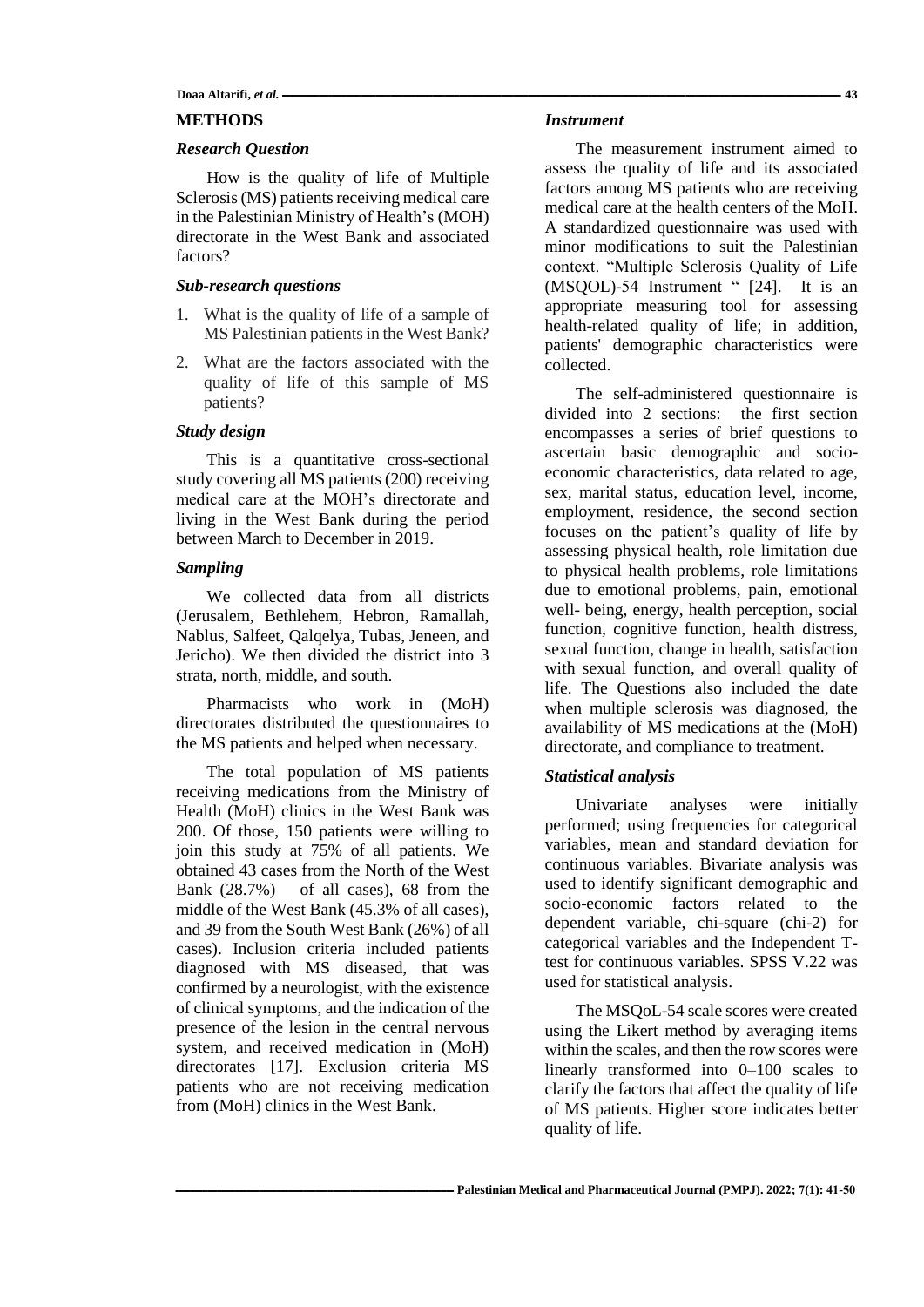Using the constructed variable overall quality of life after Likert analysis as the cutoff point to assess the quality of life in all domains, and the average calculation of any item related to physical and mental health was considered good if it is higher than this point, and bad if it is less than this point.

We calculate the score of physical health composite included (physical function, health perceptions, energy/fatigue, role limitations – physical pain, sexual function (M+W), social function, health distress) and mental health composite included (health distress, overall quality of life, emotional well-being, role limitations – emotional, cognitive function) after multiplying these constructed variables by the weight were given to each variable and find the subtotal of each composite as shown in the table below, this is to determine how are all physical and mental health aspects can affect quality of life.

The internal reliabilities of MSQoL-54 were assessed on multiple item scales by using Cronbach's alpha coefficient, which ranges from 0–1, where 1 means perfect reliability.

## *Ethical issues*

1. Approval from the primary health care of Palestinian Minister of Health (PMoH)

**Table (1):** Frequency of all demographic and clinically variables.

was obtained to conduct the study on MS patients receiving medical care at the PMoH Directorate.

2. Full consent was obtained from all participants prior to starting the questionnaire, and their confidentiality was ensured.

## **RESULTS**

In the sample of 150 MS patients receiving medications from the Ministry of Health (MoH) clinics in the West Bank, 68.7% were females, 55.3% were 35 years old or less, 28.7% lived in the north of Palestine, 45.3% in the middle of Palestine ,and 26% in the south of Palestine, 52% had a university degree, 67.3% were married, the majority of the study population (76% ) had a monthly income equating the average wages in Palestine, 51.3% were unemployed , 54.7% live in cities, 72.7 % of patients were diagnosed with MS early whine the first year of the appearance of symptoms, 84.7% toke medication regularly, 50.7% of patients benefitted from medication, 99.3 % of the sample were diagnosed with Relapsing Remitting Multiple Scleroses (RRMS).

| Variable name                                             |                     | <b>Statistical summary</b> |  |
|-----------------------------------------------------------|---------------------|----------------------------|--|
| <b>Sex</b>                                                | Female              | 103(68.7%)                 |  |
|                                                           | Male                | 47(31.3%)                  |  |
| Age (year)                                                | Mean(SD)            | 35.05(10.90)               |  |
| Age category                                              | 35 years or less    | 83(55.3%)                  |  |
|                                                           | Above 35 years      | 67(44.7%)                  |  |
|                                                           | North               | 43(28.7%)                  |  |
| District                                                  | Middle              | 68(45.3%)                  |  |
|                                                           | South               | 39(26%)                    |  |
|                                                           | Less than secondary | 42(28%)                    |  |
| Education                                                 | Secondary           | 30(20%)                    |  |
|                                                           | Post-secondary      | 78(52%)                    |  |
| Marital status                                            | Single              | 41(27.3%)                  |  |
|                                                           | married             | 101(67.3%)                 |  |
|                                                           | Widow / divorced    | $8(5.3\%)$                 |  |
| Evaluate your income compared<br>to the people around you | Less than others    | 33(22%)                    |  |
|                                                           | As others           | 114(76%)                   |  |
|                                                           | More than others    | 3(2%)                      |  |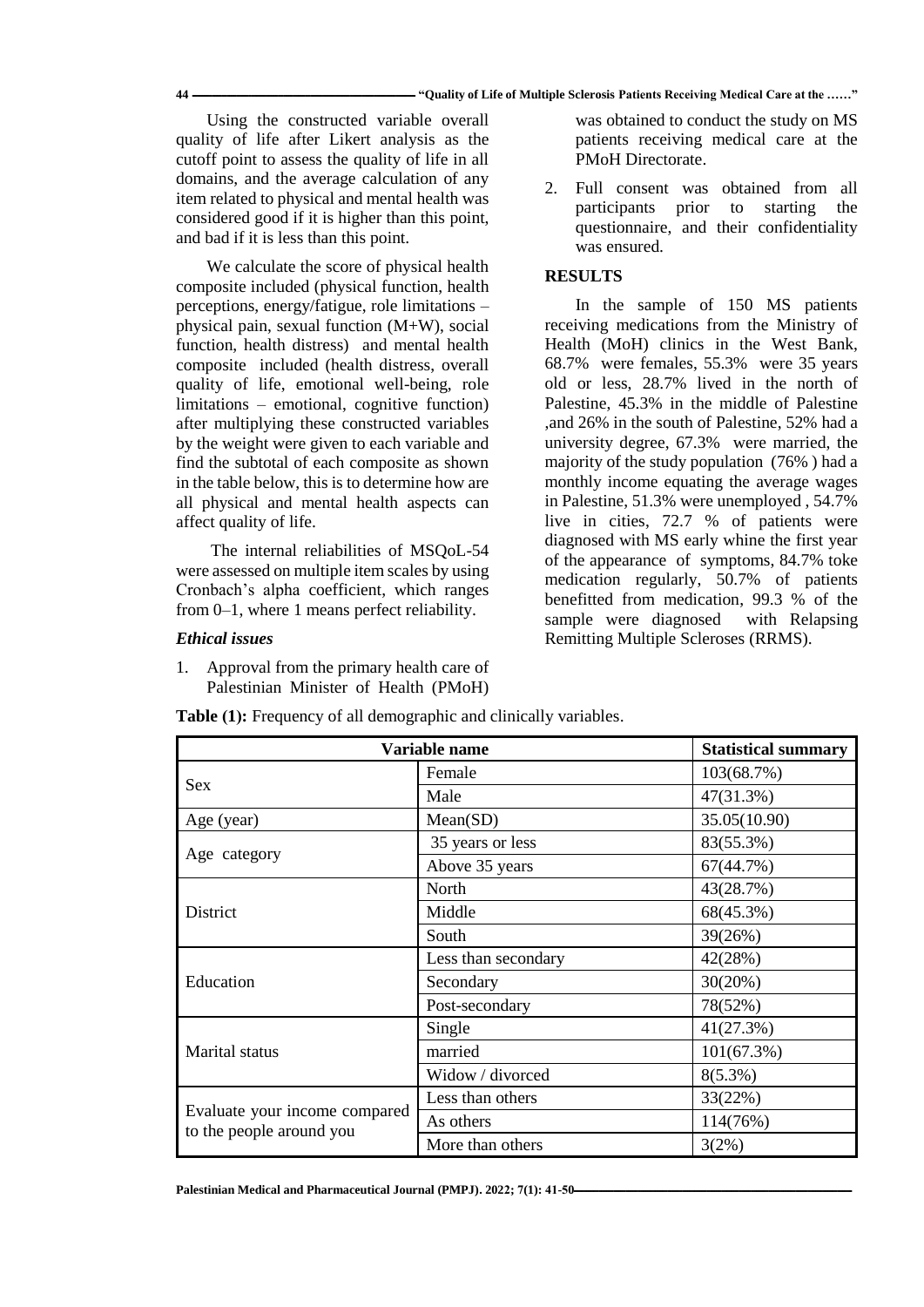Doaa Altarifi, et al.  $\overline{\phantom{a}}$  45

| Variable name                                  | <b>Statistical summary</b>                                    |              |
|------------------------------------------------|---------------------------------------------------------------|--------------|
| <b>Employment status</b>                       | Student                                                       | 13(8.7%)     |
|                                                | Unemployment                                                  | 77(51.3%)    |
|                                                | Employment                                                    | $60(40\%)$   |
|                                                | Camp                                                          | $7(4.6\%)$   |
| Residence                                      | Village                                                       | 61(40.7%)    |
|                                                | City                                                          | 82(54.7%)    |
| Discovered disease                             | Early within the first year of A the<br>appearance of symptom | 109(72.7%)   |
|                                                | Late after one year of the appearance<br>of symptom           | 41(27.3%)    |
|                                                | Yes                                                           | 127(84.7%)   |
| Take medication regularly                      | Some time                                                     | $20(13.3\%)$ |
|                                                | N <sub>0</sub>                                                | 3(2%)        |
| Medicine has positive effect on<br>your health | Yes                                                           | 76(50.7%)    |
|                                                | Some time                                                     | 66(44%)      |
|                                                | No                                                            | $8(5.3\%)$   |
| MS classification                              | relapsing Remitting                                           | 149(99.3%)   |
|                                                | Secondary progressive                                         | 1(.7%)       |

Used overall quality of life as cut-off point, mean and SD 58.38(22.15), role limitations due to physical and emotional problems 32(39.51), 32(40.11) respectively, physical function 35.8(20.82), emotional

well-being 45.94(17.88), fatigue 40.74(17.91), health perception 42.86(21.80), and health distress 3.19(1.38). Both physical and mental health composite 40.93(38.97), 39.84(36.67) respectively.

**Table (2):** MSQOL-54 Scoring Form, mean and SD of all constructed variables.

|                | <b>Item</b>                                   | <b>Mean</b> | <b>SD</b>       | Cronbach's<br>alpha | NO. of<br>item           |
|----------------|-----------------------------------------------|-------------|-----------------|---------------------|--------------------------|
| 1              | Physical function                             | 35.80       | 20.82           | .911                | 10                       |
| $\overline{2}$ | Role limitations due to physical<br>problems  | 32          | 39.51           | .869                | 4                        |
| 3              | Role limitations due to emotional<br>problems | 32          | 40.11           | .828                | 3                        |
| $\overline{4}$ | Pain                                          | 56.35       | 22.06           | .642                | 3                        |
| 5              | Emotional well-being                          | 45.94       | 17.88           | .664                | 5                        |
| 6              | Energy/fatigue                                | 40.74       | 17.91           | .737                | 5                        |
| 7              | <b>Health Perceptions</b>                     | 42.86       | 21.80           | .827                | 5                        |
| 8              | Social function                               | 57.65       | 21.10           | .516                | 3                        |
| 9              | Cognitive function                            | 52.60       | 27.89           | .909                | 4                        |
| 10             | <b>Health distress</b>                        | 3.19        | 1.38            | .932                | $\overline{\mathcal{A}}$ |
|                | Sexual function men +                         | 69.36       | 34              | .937                | $\overline{4}$           |
|                | Sexual function women                         | 66.79       | 32.90           | .925                | 4                        |
| 11             | Sexual function M&W                           | 67.59       | 00 <sup>1</sup> |                     |                          |
| 12             | Change in health                              | 52.87       | 22.49           | a                   | 1                        |
| 13             | Satisfaction with sexual function             | 56.77       | 30.24           | a                   | 1                        |
| 14             | <b>OVERALL QUALITY OF LIFE</b>                | 58.71       | 22.06           | .837                | $\overline{2}$           |

SD-standard deviation

**ـــــــــــــــــــــــــــــــــــــــــــــــــــــــــــــــــــــــــــــــــــــــــــــــــــــــــــــــــ [Palestinian Medical and Pharmaceutical Journal \(PMPJ\).](https://journals.najah.edu/journal/pmpj/browse-by-issue/) 2022; 7(1): 41-50**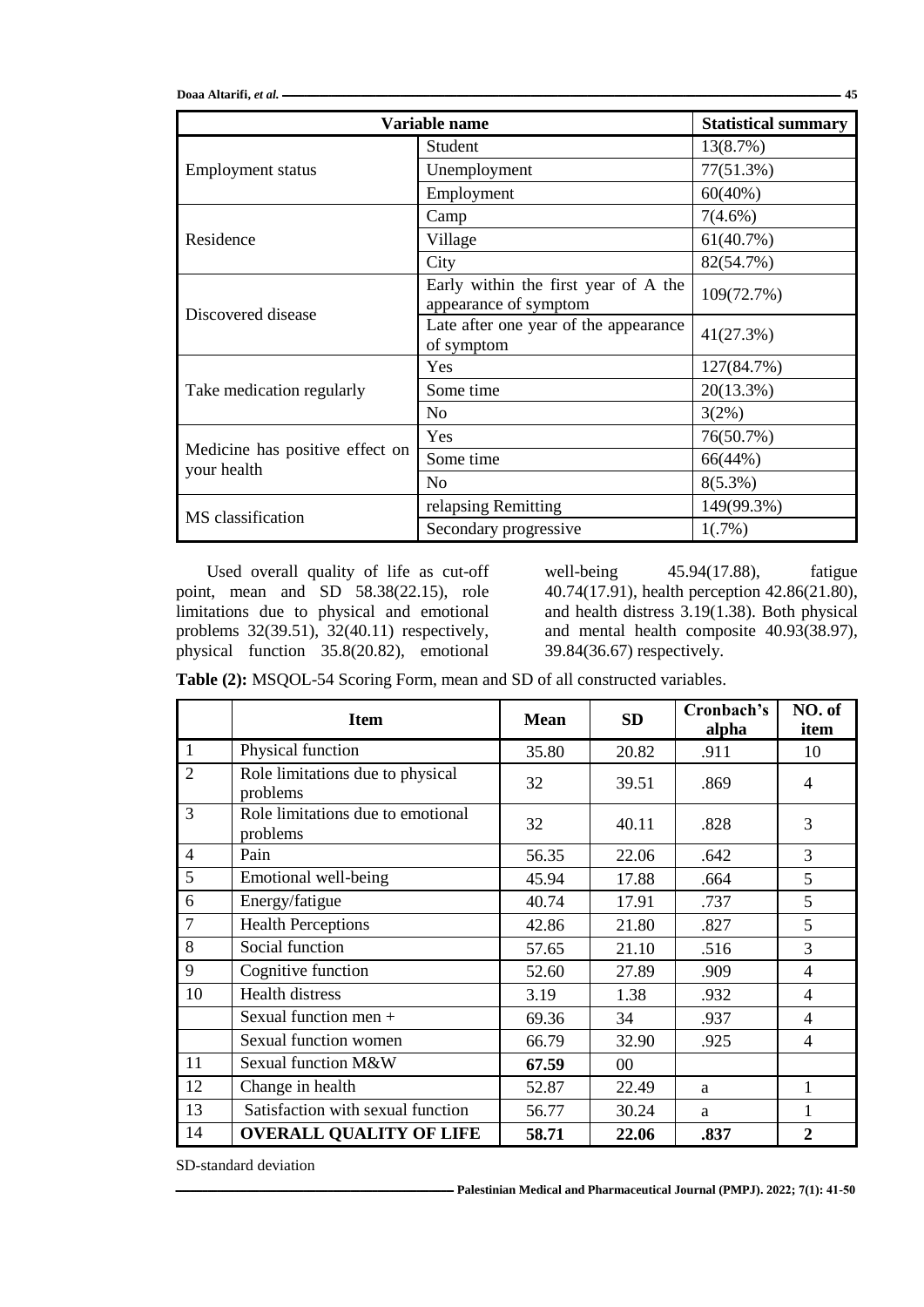**46 ـــــــــــــــــــــــــــــــــــــــــــــــــــــــــــــــــــــــــــــــــــــــــــ" Quality of Life of Multiple Sclerosis Patients Receiving Medical Care at the ……"**

| <b>MSQOL-54 Scale</b>       | <b>Final Scale Score</b> | $*(Weight)$ | <b>Subtotal</b> |
|-----------------------------|--------------------------|-------------|-----------------|
| Physical function           | 35.80                    | .17         | 6.08            |
| Health perceptions          | 42.86                    | .17         | 7.28            |
| Energy/fatigue              | 40.74                    | .12         | 4.88            |
| Role limitations - physical | 32                       | .12         | 3.84            |
| Pain                        | 56.35                    | .11         | 6.20            |
| Sexual function $(M+W)$     | 67.59                    | .08         | 5.40            |
| Social function             | 57.65                    | .12         | 6.91            |
| Health distress             | 3.19                     | .11         | .35             |
|                             |                          |             | 40.94           |

**Table (3):** Calculating MSQOL-54 Physical Health Composite Score.

**Table (4):** Calculating MSQOL-54 Mental Health Composite Score.

| <b>MSQOL-54 Scale</b>        | <b>Final Scale Score</b> | *Weight | <b>Subtotal</b> |
|------------------------------|--------------------------|---------|-----------------|
| Health distress              | 3.19                     | .14     | .44             |
| Overall quality of life      | 58.71                    | .18     | 10.56           |
| Emotional well-being         | 45.94                    | .29     | 13.32           |
| Role limitations - emotional | 32                       | .24     | 7.68            |
| Cognitive function           | 52.60                    | .15     | 7 Q             |
|                              |                          |         | 39.91           |

**Table (5):** Descriptive statistics MSQOL-54 Composite Score.

| Item                             | Mean  | SГ    |
|----------------------------------|-------|-------|
| <b>Physical Health Composite</b> | 40.94 | 38.97 |
| <b>Mental Health Composite</b>   | 39 91 | 36.67 |

SD-standard deviation.

The percentage of those who have good quality of life among patients who live in the middle of Palestine was 43(63.2%), compared to those who live in the north and south of Palestine, 28(65.1%), 11(28.2%) respectively,  $[chi-2=14.929, p=.001]$ . Among those who had a monthly income equating the average wage in Palestine 70(61.4%), compared to those who had a monthly income less or more than the average wage in Palestine 11(33.3%),1(33.3%), respectively, [ chi- $2=8.699$ , p= .013]. Among those who live in cities 51(62.2%), compared to those who live in camps and villages,  $1(14.3\%)$ ,  $51(62.2\%)$ , respectively,  $[$  chi-2= 7.222, p=.027], Among those who were diagnosed early within the first year of the appearance of symptoms 69(63.3%) compared to those who were diagnosed late after one year from the appearance of symptoms 13(31.7%), [chi- $2=12.001$ , p=.001]. Among those who were taking medication regularly, 75(59.1%),

compared with those who were taking medication irregularly or not taking medication at all,  $5(25\%)$ ,  $2(66.7\%)$ , respectively [chi-2=8.264,  $p=.016$ ].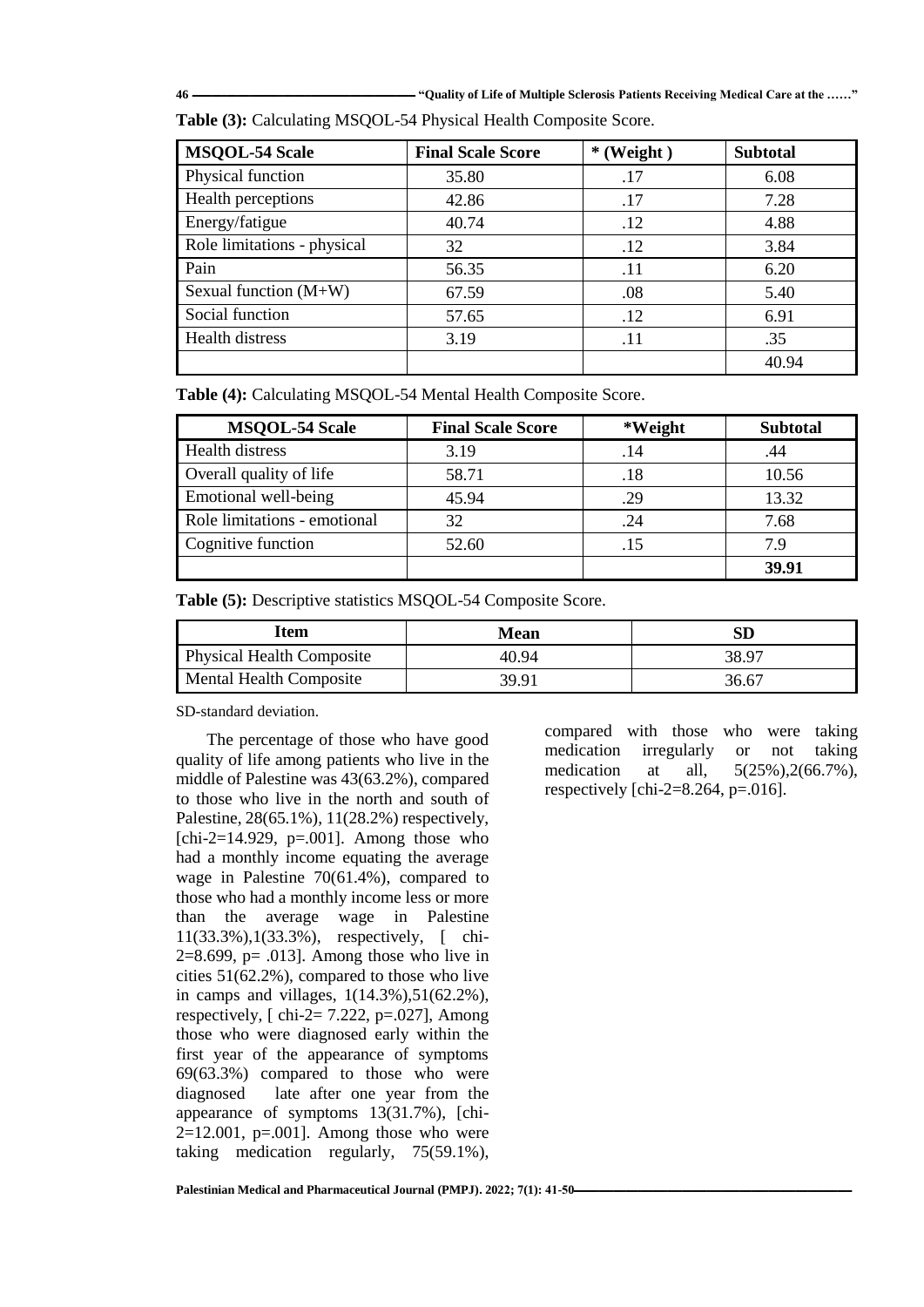| variable name                                     |                                          | <b>Quality of life of MS</b><br>patients |             | <b>Pearson Chi 2 test</b> |         |
|---------------------------------------------------|------------------------------------------|------------------------------------------|-------------|---------------------------|---------|
|                                                   |                                          | Good                                     | <b>Bad</b>  | Chi 2 test                | P value |
|                                                   | Male                                     | 22(46.8%)                                | 25(53.2%)   | 1.706                     | .192    |
| Sex                                               | Female                                   | 60(58.3%)                                | 43(41.7%)   |                           |         |
| Age                                               | 35 years and less                        | $51(61.4\%)$                             | 32(38.6%)   | 3.446                     | .063    |
|                                                   | Above 35 years                           | 31(46.3%)                                | 36(53.7%)   |                           |         |
|                                                   | North                                    | 28(65.1%)                                | 15(34.9%)   |                           | .001    |
| District                                          | Middle                                   | 43(63.2%)                                | 25(36.8%)   | 14.929                    |         |
|                                                   | South                                    | $11(28.2\%)$                             | 28(71.8%)   |                           |         |
|                                                   | Less than<br>secondary                   | 23(54.8%)                                | 19(45.2%)   |                           |         |
| Education                                         | Secondary                                | $16(53.3\%)$                             | 14(46.7%)   | .028                      | .986    |
|                                                   | Post-secondary                           | 43(55.1%)                                | 35(44.9%)   |                           |         |
|                                                   | Single                                   | 26(63.4%)                                | 15(36.6%)   |                           |         |
| Marital status                                    | Married                                  | 51(50.5%)                                | 50(49.5%)   | 2.173                     | .337    |
|                                                   | Widow/<br>divorced                       | 5(62.5%)                                 | 3(37.5%)    |                           |         |
| Evaluate your                                     | Less than others                         | $11(33.3\%)$                             | 22(66.7%)   |                           |         |
| income                                            | As others                                | $70(61.4\%)$                             | 44(38.6%)   | 8.699                     | .013    |
| compared to the<br>people around<br>you           | More than others                         | $1(33.3\%)$                              | 2(66.7%)    |                           |         |
|                                                   | Student                                  | $11(84.6\%)$                             | $2(15.4\%)$ |                           | .061    |
| Employment<br>status                              | Unemployment                             | 38(49.4%)                                | 39(50.6%)   | 5.586                     |         |
|                                                   | Employment                               | 33(55%)                                  | 27(45%)     |                           |         |
|                                                   | Camp                                     | $1(14.3\%)$                              | 6(85.7%)    |                           | .027    |
| Residence                                         | Village                                  | $30(49.2\%)$                             | 31(50.8%)   | 7.222                     |         |
|                                                   | City                                     | $51(62.2\%)$                             | 31(37.8%)   |                           |         |
| Diagnose<br>disease                               | Early before one<br>year from<br>symptom | 69(63.3%)                                | 40(36.7%)   | 12.001                    | .001    |
|                                                   | Late after one<br>year from<br>symptom   | 13(31.7%)                                | 28(68.3%)   |                           |         |
| Take                                              | Yes                                      | 75(59.1%)                                | 52(40.9%)   |                           |         |
| medication                                        | Some time                                | 5(25%)                                   | 15(75%)     | 8.264                     | .016    |
| regularly                                         | N <sub>o</sub>                           | $2(66.7\%)$                              | $1(33.3\%)$ |                           |         |
| Medicine has<br>positive effect<br>on your health | Yes                                      | 46(60.5%)                                | 30(39.5%)   | 4.159                     | .125    |
|                                                   | Some time                                | 34(51.5%)                                | 32(48.5%)   |                           |         |
|                                                   | N <sub>o</sub>                           | 2(25%)                                   | 6(75%)      |                           |         |
| <b>MS</b><br>classification                       | Relapsing<br>Remitting                   | 81(54.4%)                                | 68(45.6%)   |                           |         |
|                                                   | Secondary<br>progressive                 | $1(100\%)$                               | $00\,$      | .835                      | .361    |

# **Table (6):** Bivariate analysis.

**ـــــــــــــــــــــــــــــــــــــــــــــــــــــــــــــــــــــــــــــــــــــــــــــــــــــــــــــــــ [Palestinian Medical and Pharmaceutical Journal \(PMPJ\).](https://journals.najah.edu/journal/pmpj/browse-by-issue/) 2022; 7(1): 41-50**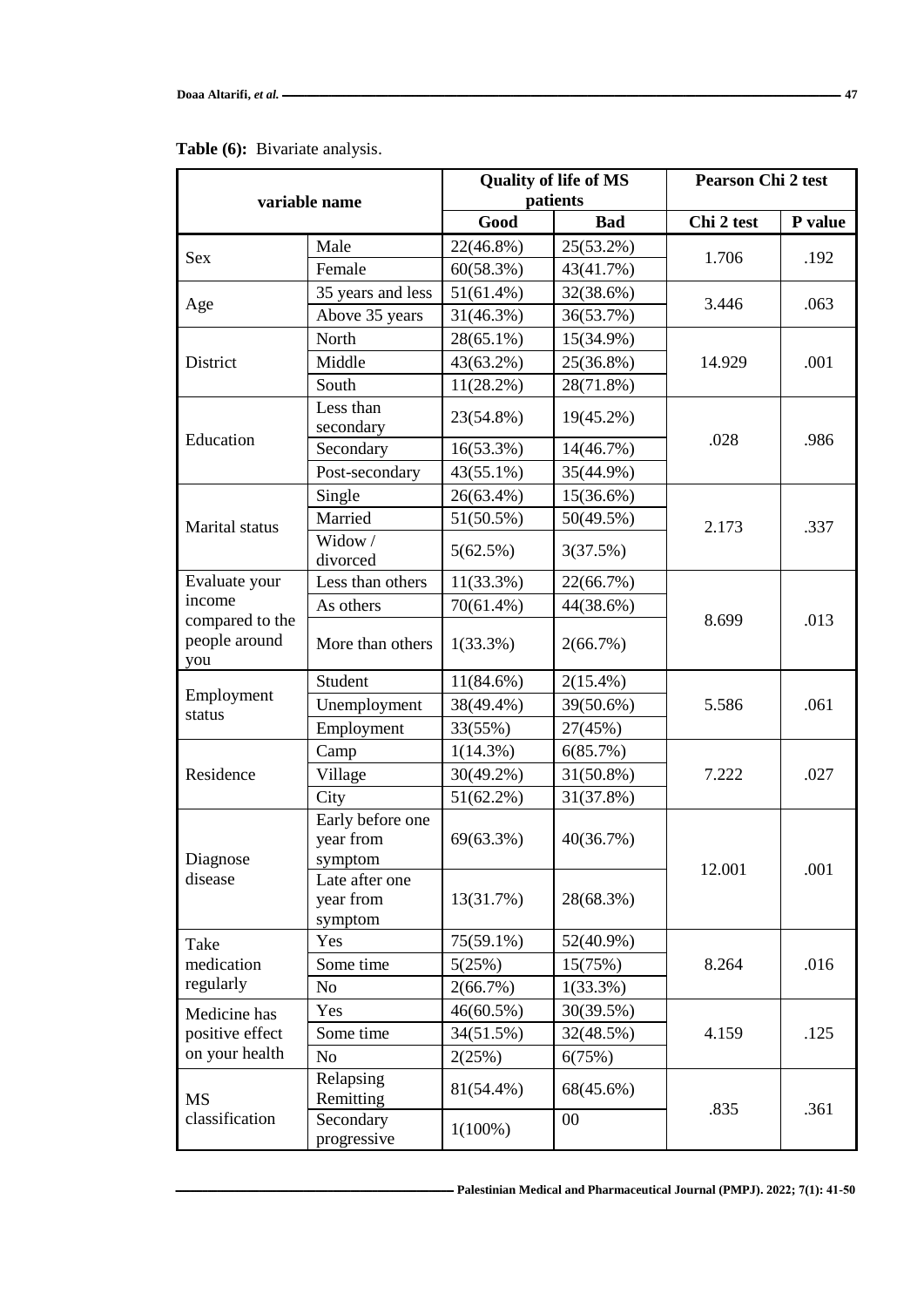#### **DISCUSSION**

The purpose of this study is to assess the quality of life and its associated factors for MS patients who are receiving medical care at the health centers of PMoH in West Bank directorate. QoL measures not only relate to happiness and satisfaction, but have also become an important factor in the manifestation of disease outcomes, patient care, management, and improving function in society. [25, 26] For that we have used a selfadministered questionnaire (Multiple Sclerosis Quality of Life (MSQOL)-54 Instrument ) [24]. The instrument was easy to administer and was well accepted by 75% of our sample of MS patients. The average time to complete the questionnaire was from 5 to 15 minutes, the questionnaire was not difficult to understand, and similar results were found in other studies, where the average time to complete the questionnaire was from 4 to 20 minutes [7, 9]. Most of the patients were able to complete the questionnaire without any intervention by the research team, only a small percentage of patients who were uneducated needed assistance from a pharmacist.

In our study, we found the internal consistency reliability index for these scales to be (0.877) by conducting the coefficient of stability Cronbach's alpha test. The Internal reliabilities of the instrument ranged from (0.516) on social function to (0.937) on sexual function for men. MSQoL-54 scales were reliable in MS Palestinian patients in the West Bank as elsewhere [9].

We found that MS patients suffer from a low score in overall quality of life with mean: 58.38(SD: 22.15), patients also had a score below the recommended cut-off point (overall quality of life) in the following domains: role limitations due to physical and emotional problems with means: 32(SD: 35.8) and 32(SD:40.11) respectively, physical function mean: 35.8(SD: 20.82), emotional well-being mean: 45.94(17.88), fatigue mean: 40.74(SD: 17.91), health perception mean: 42.86 (SD:21.80), and health distress mean: 3.19 (SD: 1.38).Both physical and mental health composite mean: 40.93(SD:38.97) and 39.84(SD:36.67) respectively. Similar lower physical and mental components of the QoL scores were also found in MS patients in Bosnia and Herzegovina, Slovenian, and Italy.[2-4] The previous literature has shown that the lower quality of life was a result of some physical and psychological conditions which affect MS patients negatively and so exacerbate the disease effect [27, 28].

51.3% of MS patients in our sample were unemployed due to the variety of different symptoms that MS patients suffer from, including: fatigue and functional limitations which affect daily activities [17], loss of function or feeling in the limbs, loss of balance, pain, loss of cognitive function, and emotional changes [4]. As a consequence of these symptoms, patients were unable to work and became dependent on others.

We found that health distress in our sample had a major influence on HRQOL. As in the literature, patients with MS had impaired motivations, interest, and collaboration, and felt restricted from participating in social life and family relationships, leading to mental problems among MS patients [17]. While sexual function and satisfaction of sexual function had higher scores than the cutoff point, this may be due to the reason that most patients were not willing to answer the questions related to this subscale, resulting in missing data.

(71.8%) of patients who were from the south had bad quality of life, this percentage is higher than those patients who were from the middle and north of Palestine (36.8%) (34.9%) respectively, there is no clear explanation for this; however, it may be due to the bad status of all patients who participated from the south.

In our sample, we found younger patients to have better quality of life than older patients, this is similar to previous studies [7, 29]. Younger patients have more hope and optimism to face the disease in early stages [29]. Elderly patients may face different problems than younger individuals, which may lead them to suffer from depression affecting both the mental and physical domains of HRQoL, impaired motivations, interest, limited social support, and changes in relationships [19, 20].

Among our sample of MS patients, we found that those who had an early diagnosis of the disease and took medications regularly had better quality of life. As in the previous literature, early diagnosis of the disease and treatment were considered more beneficial to the patients and society, which prevents the progression of the disease, avoiding severe cases, and permanent disability [22].

The Strength of this study: it is the first study conducted to assess the quality of life of MS patients in Palestine –West Bank.

The limitations of this study: not all patients were willing to join this study, only 75% of MS patients receiving treatment in MoH in West Bank agreed to complete the questionnaire. The sample size is too small, 150 patients, it is can't generalize the result globally.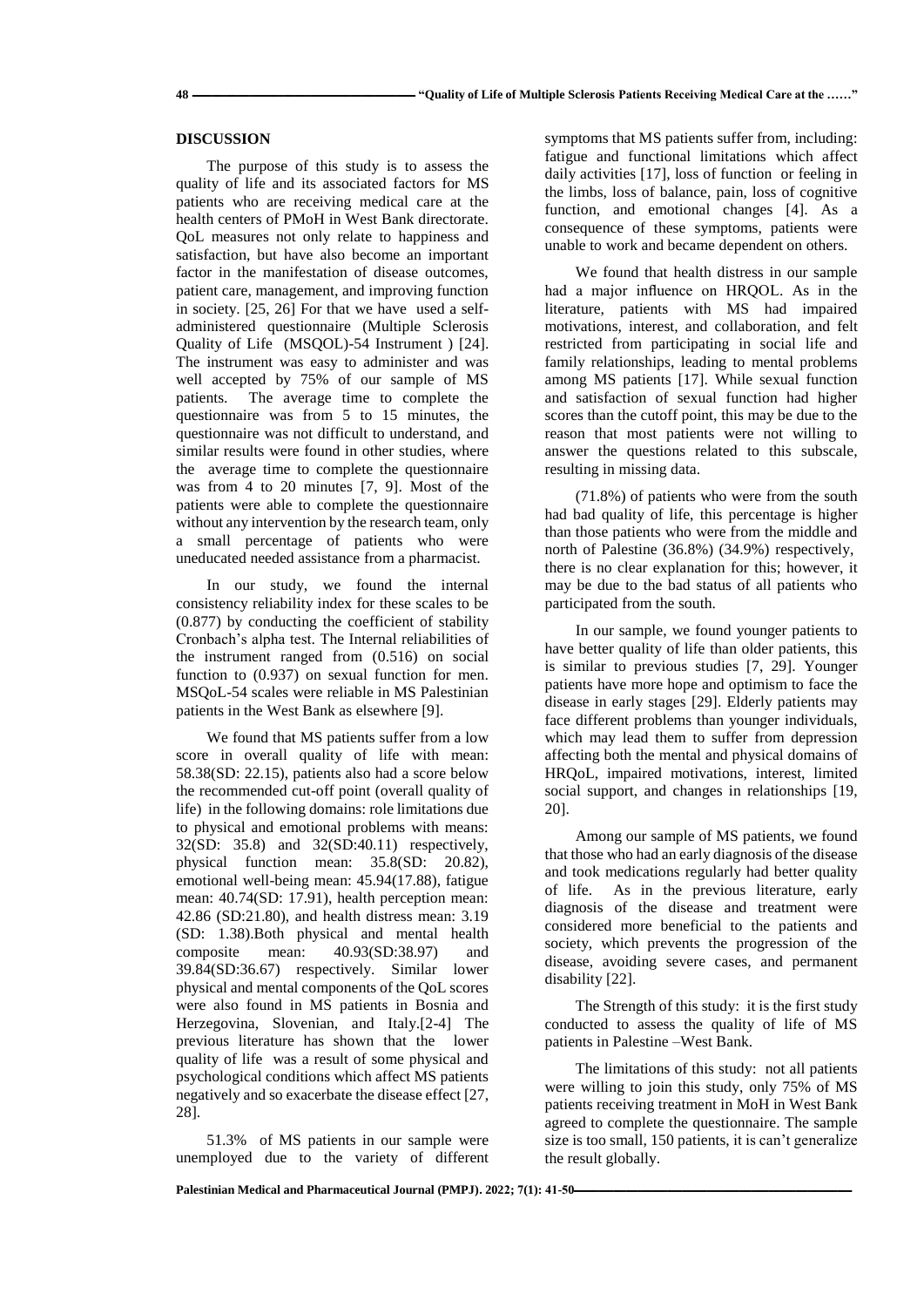**Doaa Altarifi,** *et al.* **ــــــــــــــــــــــــــــــــــــــــــــــــــــــــــــــــــــــــــــــــــــــــــــــــــــــــــــــــــــــــــــــــــــــــــــــــــــــــــــــــــــــــــــــــــــــــــــــــــــــــــــــــــــــــــــــــــــ 49**

We sent a questionnaire to all districts according to the number of MS patients in each district but not all patients willing to join this study, especially in the south, where 68 (45.3%) of the patients were from the middle of the West Bank, 43 (28.7 %) were from the north and 39 (26%) were from the south. We attribute this to the difference in the culture of patients from the middle to the north and south of West Bank in terms of disclosing and talking about the disease due to embarrassment. Pharmacists in the south directorate had some difficulty in convincing patients to fill the questionnaire, because patients in the south had a fear of disclosing their illness and suffering. For the subscales sexual function and satisfaction of sexual function caused embarrassment for some patients as found in other studies [8, 9], 28.6% of our sample had no desire to answer these questions, especially in single patients who have no experience in this domain. Self-administrated questionnaires may lead to information bias as some of the questions could not be well understood, which might have an impact on measuring the variables of interest.

#### **CONCLUSIONS**

This study highlighted the importance of assessing the QoL of MS patients in the oPt. All patients had low physical and mental HRQoL scores. The most affected parts of QoL in the sample were those related to role limitations due to physical and emotional problems, physical function, emotional well-being, fatigue, and health perception. Health distress was found to be the most powerful predictor of QoL of MS patients. The results are beneficial to the PMoH in developing plans to improve the quality of life of MS patients. More studies are needed to determine the factors that positively affect QoL of MS patients.

### **RECOMMENDATION**

- 1. The PMoH must improve MS medication availability and commit to providing MS patients with their medications regularly without interruption. Ensuring the continuous availability of medications is necessary to prevent the progression and severity of the disease.
- 2. The PMoH could work on providing psychological counseling and support for MS patients and their families or caregivers as both could suffer from psychological distress.
- 3. Civil society organizations and associations could assist by providing support to MS patients and their families in as much as they can.

4. Further research is needed to assess the quality of life of all MS patients for use in future policies and interventions.

### **REFERENCES**

- 1) Saroukolaei SA, Ghabaee M, Shokri H, Badiei A, Ghourchian S. The role of Candida albicans in the severity of multiple sclerosis. Mycoses. 2016; 59(11): 697-704.
- 2) Kutzelnigg A, Lucchinetti CF, Stadelmann C, Bruck W, Rauschka H, Bergmann M, et al. Cortical demyelination and diffuse white matter injury in multiple sclerosis. Brain. 2005; 128(Pt 11): 2705-2712.
- 3) Dorland. Dorland's medical reference works. 2016. [https://www.elsevier.com/books/dorlands](https://www.elsevier.com/books/dorlands-illustrated-medical-dictionary/dorland/978-1-4160-6257-8)[illustrated-medical-dictionary/dorland/978-1-](https://www.elsevier.com/books/dorlands-illustrated-medical-dictionary/dorland/978-1-4160-6257-8) [4160-6257-8](https://www.elsevier.com/books/dorlands-illustrated-medical-dictionary/dorland/978-1-4160-6257-8) (accessed December 25 2020).
- 4) Mohr DC, Hart SL, Julian L, Cox D, Pelletier D. Association between stressful life events and exacerbation in multiple sclerosis: a meta-analysis. BMJ. 2004; 328(7442): 731.
- 5) Bredholt M, Frederiksen JL. Zinc in Multiple Sclerosis: A Systematic Review and Meta-Analysis. ASN Neuro. 2016; 8(3): 1759091416651511.
- 6) Marck CH, Neate SL, Taylor KL, Weiland TJ, Jelinek GA. Prevalence of Comorbidities, Overweight and Obesity in an International Sample of People with Multiple Sclerosis and Associations with Modifiable Lifestyle Factors. PLoS One. 2016; 11(2): e0148573.
- 7) Catic T, Culig J, Suljic E, Masic A, Gojak R. Validation of the Disease-specific Questionnaire MSQoL-54 in Bosnia and Herzegovina Multiple Sclerosis Patients Sample. Med Arch. 2017; 71(2): 103-106.
- 8) Stern B, Hojs Fabjan T, Rener-Sitar K, Zaletel-Kragelj L. Validation of The Slovenian Version of Multiple Sclerosis Quality of Life (MSQOL-54) Instrument. Zdr Varst. 2017; 56(4): 260-267.
- 9) Solari A, Filippini G, Mendozzi L, Ghezzi A, Cifani S, Barbieri E, et al. Validation of Italian multiple sclerosis quality of life 54 questionnaire. J Neurol Neurosurg Psychiatry. 1999; 67(2): 158-162.
- 10) Marrie RA. Environmental risk factors in multiple sclerosis aetiology. Lancet Neurol. 2004; 3(12): 709-718.
- 11) Smolders J, Damoiseaux J, Menheere P, Hupperts R. Vitamin D as an immune